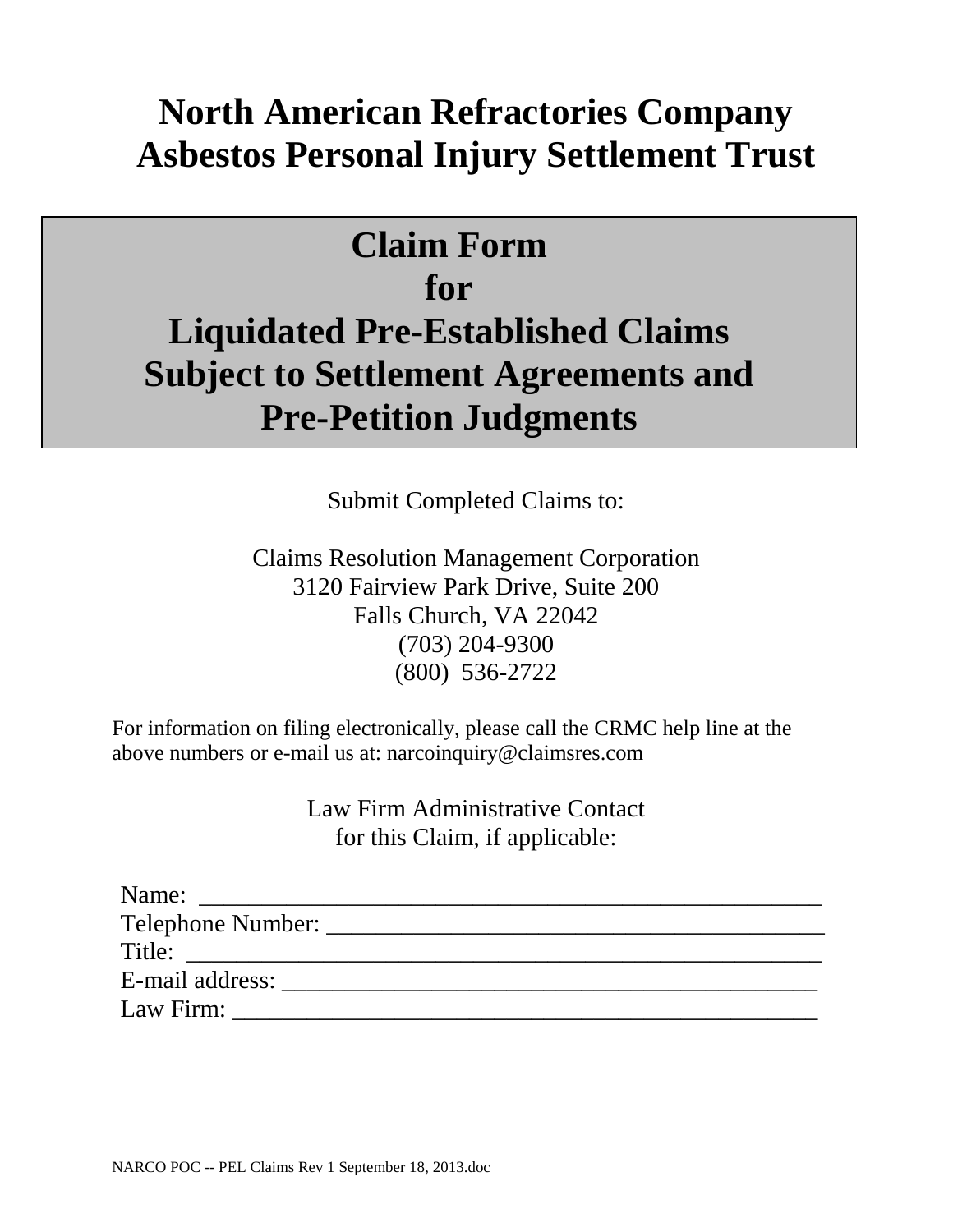# **IMPORTANT INFORMATION REGARDING THE USE OF THIS FORM**

This Claim Form for Liquidated Pre-Established Claims Subject to Settlement Agreements and Pre-Petition Judgments should be completed ONLY for liquidated NARCO Asbestos Trust Claims that are subject to (i) a binding settlement agreement entered into with North American Refractories Company ("NARCO") prior to January 4, 2002 (the "Petition Date") for the particular claim, (ii) a binding settlement agreement entered into with Honeywell after the Petition Date but prior to April 30, 2013 (the "Effective Date") for the particular claim, or (iii) a judgment against NARCO or Honeywell that became final and nonappealable prior to the Petition Date. The claim is liquidated if the settlement agreement or judgment fixes a specific amount that NARCO. Honeywell or the North American Refractories Company Asbestos Personal Injury Settlement Trust (the "Trust") is obligated to pay the claimant. If you have a claim that has not been liquidated, you will need to complete the Proof of Claim Form for Annual Contribution Claims and Unliquidated Pre-Established Claims.

If you have questions regarding the use of this form, please contact the CRMC help line at 1-800-536-2722.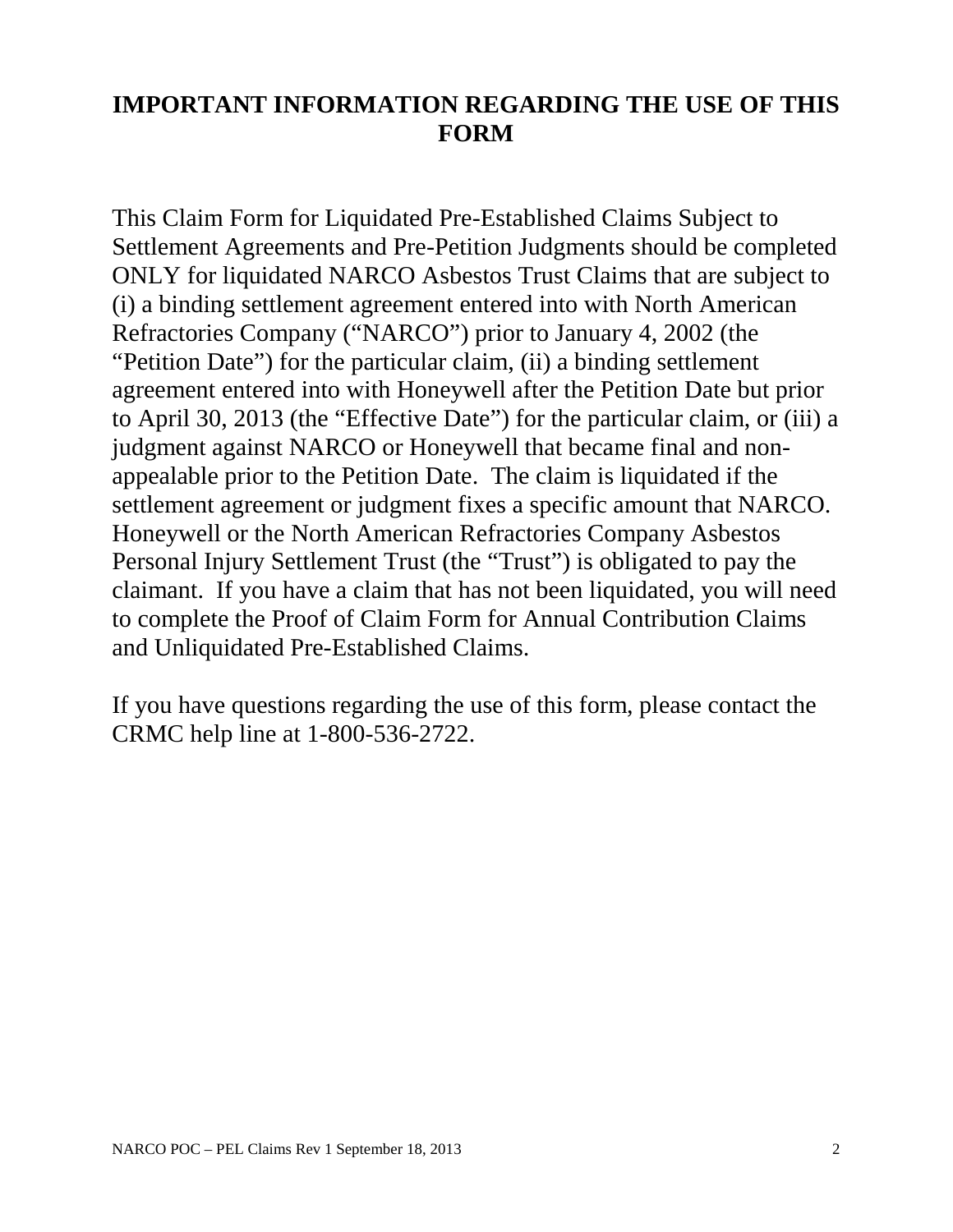## **PART 1: INJURED PARTY INFORMATION - MANDATORY**

| Name:                                                     |                       |                |                                                         |             |
|-----------------------------------------------------------|-----------------------|----------------|---------------------------------------------------------|-------------|
| First                                                     |                       | Middle Initial | Last                                                    | Jr. Sr. etc |
|                                                           |                       |                |                                                         |             |
| <b>OR</b>                                                 |                       |                |                                                         |             |
| International Id:                                         |                       |                |                                                         |             |
| Gender: (check box)                                       |                       | Male           | Female                                                  |             |
| Date of Birth:                                            | (MM/DD/YYYY)          |                |                                                         |             |
| If injured party is LIVING and not represented by counsel |                       |                |                                                         |             |
| <b>Mailing Address</b>                                    |                       |                |                                                         |             |
|                                                           | <b>Street Address</b> |                |                                                         |             |
|                                                           |                       |                | City, State (Province), Zip Code (Postal Code), Country |             |
|                                                           | Area Code             |                |                                                         |             |
| E-mail Address:                                           |                       |                |                                                         |             |
| If injured party is DECEASED                              |                       |                |                                                         |             |
| Date of Death:                                            | (MM/DD/YYYY)          |                |                                                         |             |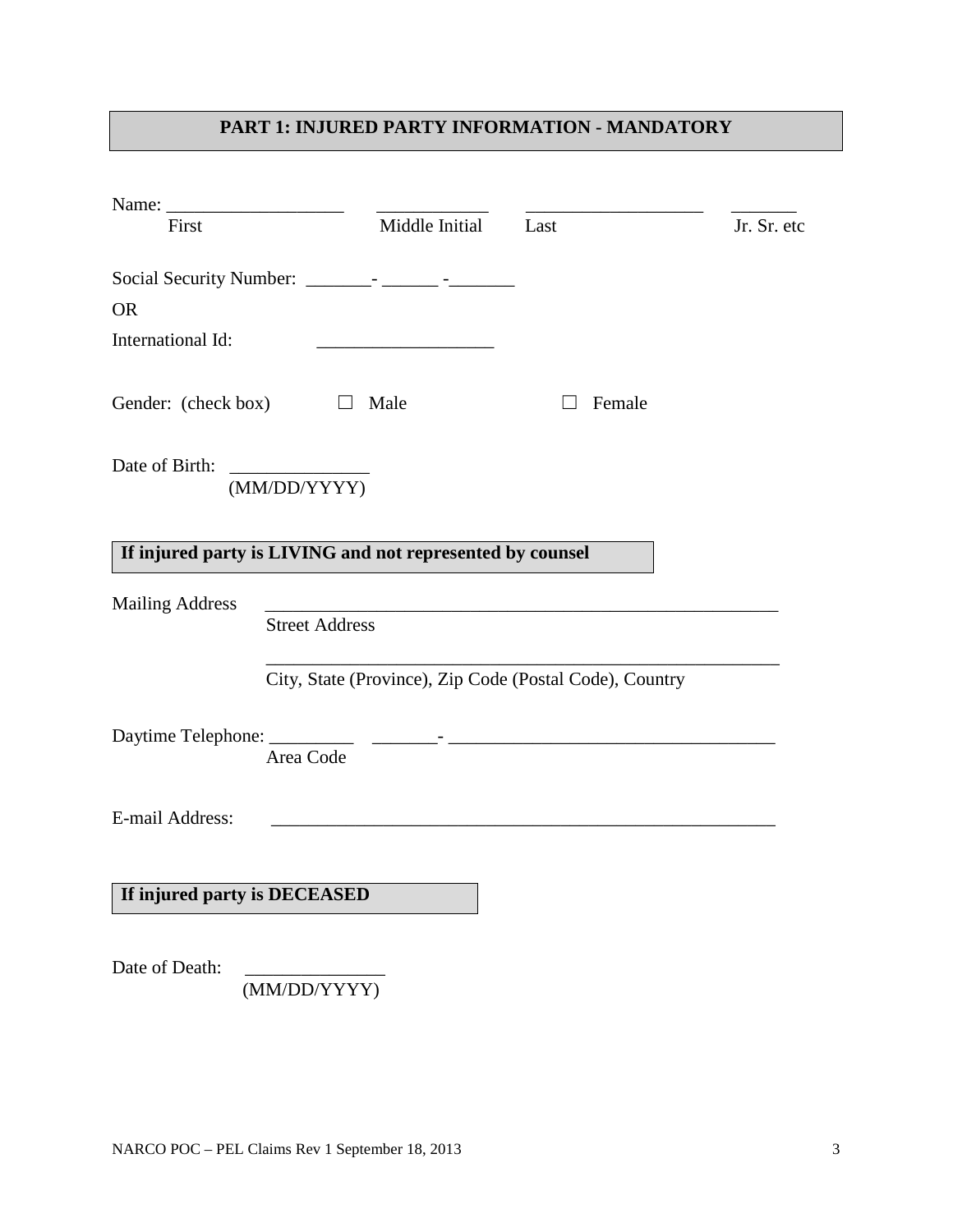#### **Personal Representative**

Personal Representative Name (if injured party is deceased or is living and has a person, other than filing attorney, filing on his/her behalf):

| Name:                          |                                                         |      |              |
|--------------------------------|---------------------------------------------------------|------|--------------|
| First                          | Middle Initial                                          | Last | Jr. Sr. etc. |
| If not represented by counsel: |                                                         |      |              |
| <b>Mailing Address:</b>        |                                                         |      |              |
|                                | <b>Street Address</b>                                   |      |              |
|                                |                                                         |      |              |
|                                | City, State (Province), Zip Code (Postal Code), Country |      |              |
|                                |                                                         |      |              |
|                                | Area Code                                               |      |              |
| E-mail Address:                |                                                         |      |              |

### **PART 2: LAW FIRM/ATTORNEY INFORMATION – MANDATORY, If represented by Counsel**

#### **IF AN ATTORNEY IS REPRESENTING THIS INJURED PARTY, COMPLETE THIS SECTION:**

| Law Firm Name:                                     |                                                |         |
|----------------------------------------------------|------------------------------------------------|---------|
|                                                    |                                                |         |
| Area Code                                          | $Fax: ____________ ____________$<br>Area Code  |         |
|                                                    | E-mail address:                                |         |
| <b>Mailing Address</b><br><b>For Claim-Related</b> | <b>Street Address</b>                          |         |
| Correspondence:                                    | City, State (Province), Zip Code (Postal Code) | Country |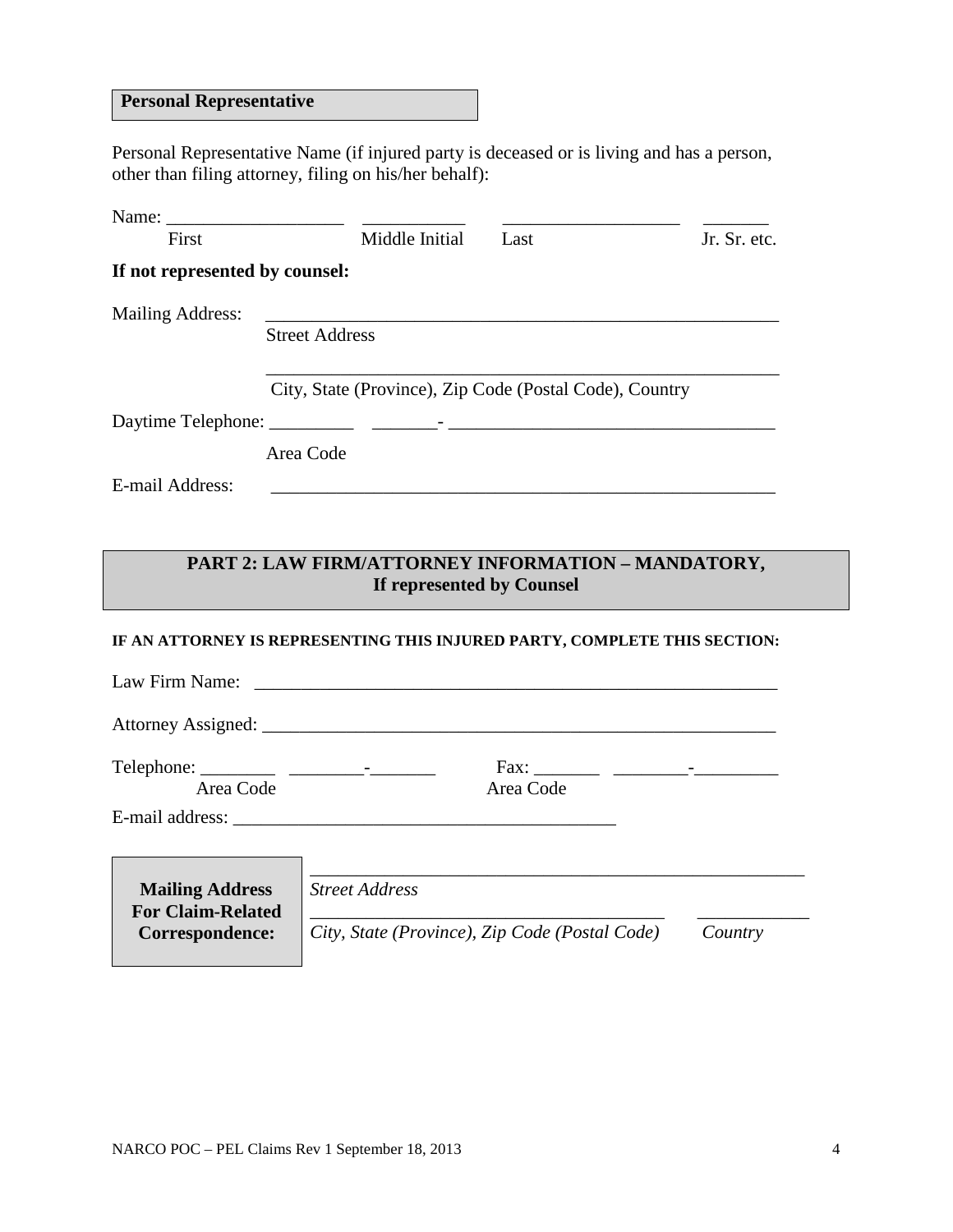## **PART 3: CLAIM INFORMATION – MANDATORY, where applicable**

|                                                                                                                                                                                                                                                                                                                                                                        | Did the law firm represent the injured party at the time of liquidation? $\square$ Yes       |                          | N <sub>0</sub>           |  |  |
|------------------------------------------------------------------------------------------------------------------------------------------------------------------------------------------------------------------------------------------------------------------------------------------------------------------------------------------------------------------------|----------------------------------------------------------------------------------------------|--------------------------|--------------------------|--|--|
| In what name was the claim liquidated?                                                                                                                                                                                                                                                                                                                                 |                                                                                              |                          |                          |  |  |
| First                                                                                                                                                                                                                                                                                                                                                                  | Middle Initial                                                                               | Last                     | Jr. Sr. etc              |  |  |
|                                                                                                                                                                                                                                                                                                                                                                        | What was the injured party's state of residence at the time of liquidation?                  |                          |                          |  |  |
|                                                                                                                                                                                                                                                                                                                                                                        | Please provide the earliest date of exposure to an asbestos-containing product:              |                          | (MM/DD/YYYY)             |  |  |
|                                                                                                                                                                                                                                                                                                                                                                        | Check the box that indicates the most serious asbestos related injury that is being alleged: |                          |                          |  |  |
| Non-malignancy<br>⊔                                                                                                                                                                                                                                                                                                                                                    |                                                                                              |                          |                          |  |  |
| Other Cancer:                                                                                                                                                                                                                                                                                                                                                          |                                                                                              |                          |                          |  |  |
| Colorectal<br>Laryngeal $\Box$ Esophageal<br>Pharyngeal $\Box$ Stomach Cancer<br>$\Box$<br>$\Box$                                                                                                                                                                                                                                                                      |                                                                                              |                          |                          |  |  |
| Lung Cancer                                                                                                                                                                                                                                                                                                                                                            | Mesothelioma                                                                                 |                          |                          |  |  |
|                                                                                                                                                                                                                                                                                                                                                                        | Date of injured party's first diagnosis of an asbestos-related disease:                      |                          | (MM/DD/YYYY)             |  |  |
| Claim amount as fixed or liquidated under the settlement agreement or pursuant to final<br>If a portion of the claim has already been satisfied and/or<br>judgment: \$<br>the Trust is not liable for payment of the entire claim amount, specify the unpaid portion of the<br>claim which claimant alleges the Trust is responsible for paying: \$__________________. |                                                                                              |                          |                          |  |  |
| claim<br>Date<br>was<br>(MM/DD/YYYY)                                                                                                                                                                                                                                                                                                                                   | established                                                                                  | by final judgment, or by | settlement<br>agreement: |  |  |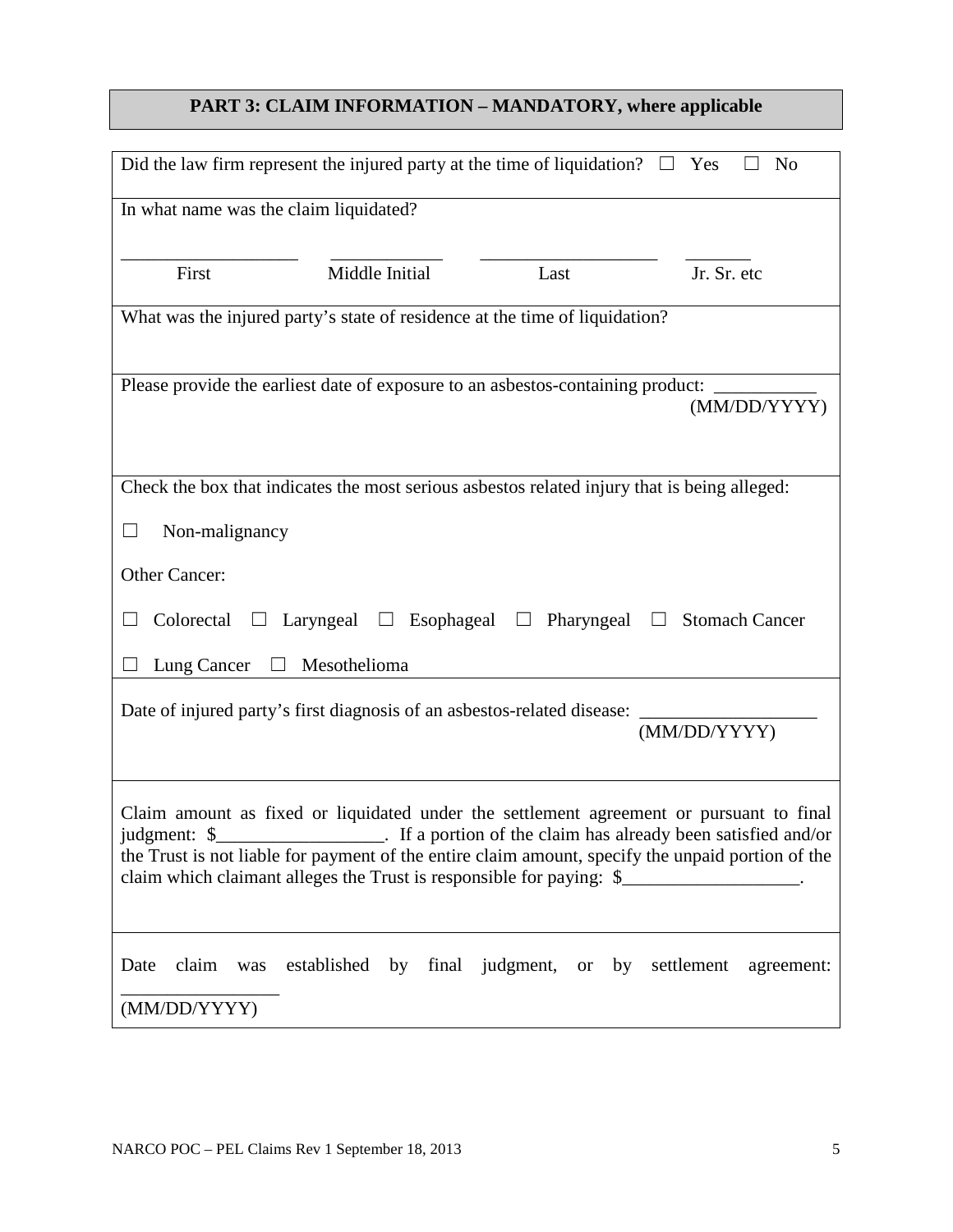| If the claim was established by judgment, is the judgment subject to a motion for new trial or<br>$\Box$ Yes<br>appeal?<br>$\Box$ No |                |      |             |
|--------------------------------------------------------------------------------------------------------------------------------------|----------------|------|-------------|
| Is claim secured by letter of credit, appeal bond or other security or surety? $\Box$ Yes $\Box$ No                                  |                |      |             |
| If Yes, provide the following information:                                                                                           |                |      |             |
|                                                                                                                                      |                |      |             |
| Amount of security: \$<br>Person or entity posting the security:                                                                     |                |      |             |
|                                                                                                                                      |                |      |             |
| First                                                                                                                                | Middle Initial | Last | Jr. Sr. etc |
| Address:                                                                                                                             |                |      |             |
|                                                                                                                                      |                |      |             |
|                                                                                                                                      |                |      |             |

 $\mathsf{r}$ 

٦